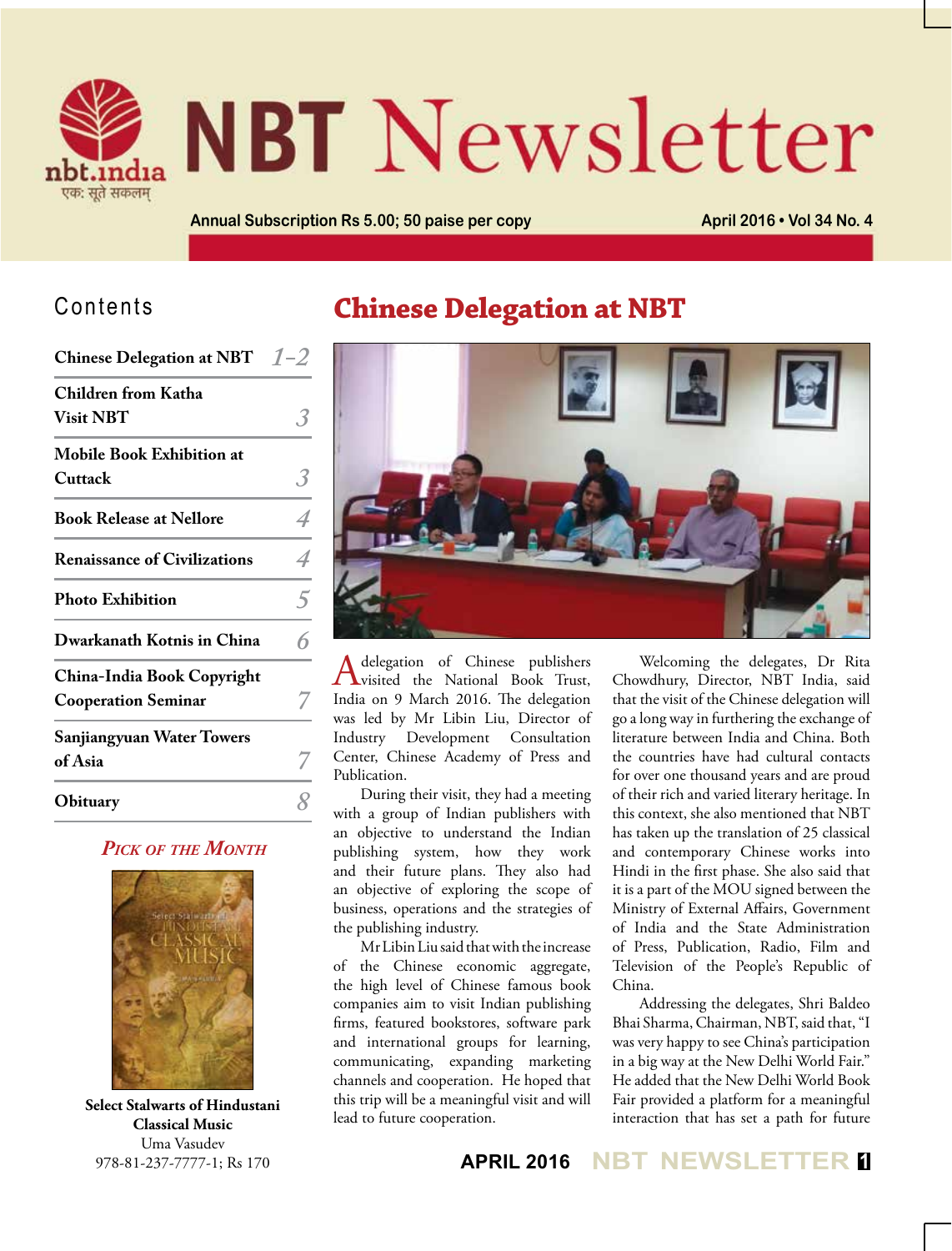

cooperation. He also said that Smt. Smriti Zubin Irani, Hon'ble Minister of Human Resource Development, Govt. of India has also been encouraging to bring women writers in forefront and therefore, we may also cooperate in publishing the writings of both the Chinese and Indian women writers.

Shri Ashok Gupta, President, Federation of Indian Publishers said that the Indian publishing scenario is quite vast, vibrant and spread all over India. He informed that about 90 per cent of the Indian publishing industry is mainly in private hands whereas in China, it is in government's hands. He added that there are over 15000 publishers in India publishing across languages and subjects.

Comparing the Indian industry with West, Shri Ashok Gupta said that the publishing in India is economical and excellent in content. He also said that in India very good books are published and have better terms for negotiating Rights for translation into Chinese. Shri Gupta told the Chinese publishers that they can directly sign a contract with the publishers. He added, "We would appreciate if a MOU is signed between the delegation and NBT to further the cooperation in publishing between the two countries."

Shri S C Sethi, President, The Federation of Publishers' and Booksellers Associations in India said that, even though Hindi is the major language, India is the only country in the world with 22 languages and the language publishing is very big in India. He added that, "Delhi is the centre of publishing, to experience its vastness one needs to travel across the country. You will find excellent books in Hindi and other Indian languages. We also organise traning programmes in book publishing."

The members of the Chinese delegation included Mr Wang Chaoyin, Chairman, Shandong Jinbang Yuan Culture and Media Ltd.; Mr Du Zhijian, Chairman, Zheng Tianxing Culture and Media Co. Ltd.; Mr Jin Hao, Chairman, Shanghai Zhongshu Industrial Corporation; Mr Yu Xiaohua, Chairman, Hubei Xianjin Culture and Communication Co. Ltd.; Mr Deng Xianmin, Chairman, Hunan Jinqiao Culture Development Co. Ltd.;

Mr Gong Xianliu, General Manager, Shenzhen Youyi Book City; Mr Xiahui Yue, Chairman, Chengdu Xinxin Culture Development Co. Ltd.; Mr Zhihui Tao, Chairman, Guangzhou Zhiquing Culture Development Co. Ltd.; Ms Qu Xiaoxia, General Manager, Beijing CheerFly Century Book Co.; and Ms Yang Xinhong, Chairman, Beijing Qiankun Hanlin Culture and Communication Co. Ltd.

The meeting was also attended by the representatives of various federations and associations of the Indian publishing industry including Shri Ashok Gupta; President; Federation of Indian Publishers; Shri S C Sethi, President, The Federation of Publishers' & Booksellers' Associations in India; Shri Arun Kumar Sharma, President, Akhil Bharatiya Hindi Prakashak Sangh; Dr P C Bhanu, President, Association of Indian Publishers and Booksellers; Shri R K Gupta, Federation of Educational Publishers in India; Shri Ranbir S Kushvah, President, Delhi State Booksellers' & Publishers Association and Shri Rakesh Sharma, Advisor, LiFi Publications for CAPEXIL.



**<sup>2</sup> NBT NEWSLETTER APRIL 2016**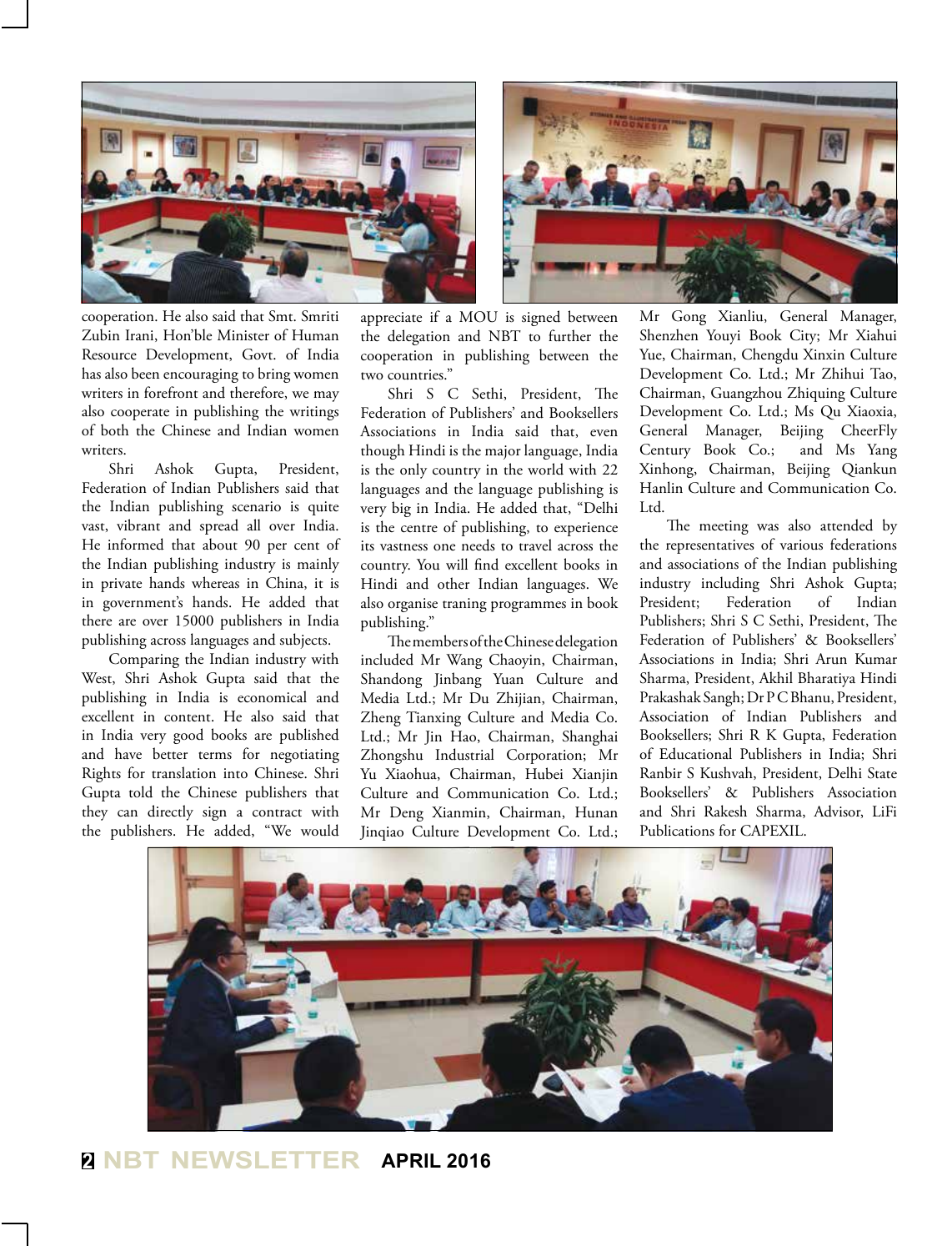## **Children from Katha Visit NBT**

Children along with their<br>
stachers from Katha Lab School, Govindpuri, New Delhi visited the National Centre for Children's Literature (NCCL) of National Book Trust (NBT), India at Vasant Kunj, New Delhi on 25 February 2016. On this occasion, NCCL organized an interactive session for children with Shri Liladhar Mandloi, Director of Bhartiya Jnanpith. He was also the former

Director General of All India Radio and Doordarshan .

Welcoming the guests, Dr. Rita Chowdhury, Director, NBT said that children must keep on trying to discover their innate talents which Mother Nature has bestowed upon each and every human being. She also encouraged them to believe in themselves and show their talents and creativity to the world.





 Shri Liladhar Mandloi introduced the children to three recently published NBT books including *Girgit Aur Mendak*, *Baster Ka Mogli: Chendru* and *Balmati Ki Bhains*. These books are based on the stories of the Bastar region in Chhattisgarh. The books have been written in the three local languages of the Bastar region with an attempt to save the languages which may phase out very soon.

Shri Mandloi narrated the stories

to the children along with the illustrations presented in the books. These illustrations have been drawn by the young artists. He also narrated some of the folktales from the Andaman and Nicobar Islands. He also told children to

observe things around them, appreciate beautiful objects of nature and take inspiration from them. Talking about the importance of nature, he said that we need to preserve the nature for the future generations. He also asked children to put their efforts to save the environment.

Citing the example of Ms M C Mary Kom, the famous boxing champion from a remote village of Manipur,

Shri Mandloi encouraged them to dream and pursue their dreams which can surely be fulfilled with sincere efforts.

Later, the children visited the NBT Bookshop and enjoyed reading books there.

Shri Manas Ranjan Mahapatra, Editor and Smt. Mithlesh Anant, Librariancum-Documentation Officer, NCCL, coordinated the programme.



#### **Mobile Book Exhibition at Cuttack**

On the occasion of International Mothertongue Day, a mobile book book exhibition was organised by the National Book Trust, India in Cuttack District, Odisha.

Dr Bijayananda Singh, President, Utkal Sahitya Samaj, inaugurated the Mobile Exhibition at Barabati Stadium, Cuttack on 21 February 2016. Shri Manas Ranjan Samal, prominent children's writer and the state media coordinator, OPEA, Government of Odisha, was also present on the occasion. Besides, the officers and

teachers from the Education Department, students, book lovers and litterateurs were also present on the occasion.



The mobile exhibition van with a select display of NBT publications in Odia, English and Hindi covered various

schools, colleges and educational institutions of the Cuttack District from 21 to 26th February 2016.

Shri Pradipta Kishore Mohanty, Programme Assistant at NBT's Book Promotion Centre, Cuttack coordinated the programme.

NBT India operates a number of mobile exhibition vans to take affordable books to the doorsteps of the readers across the country.

**APRIL 2016 NBT NEWSLETTER <sup>3</sup>**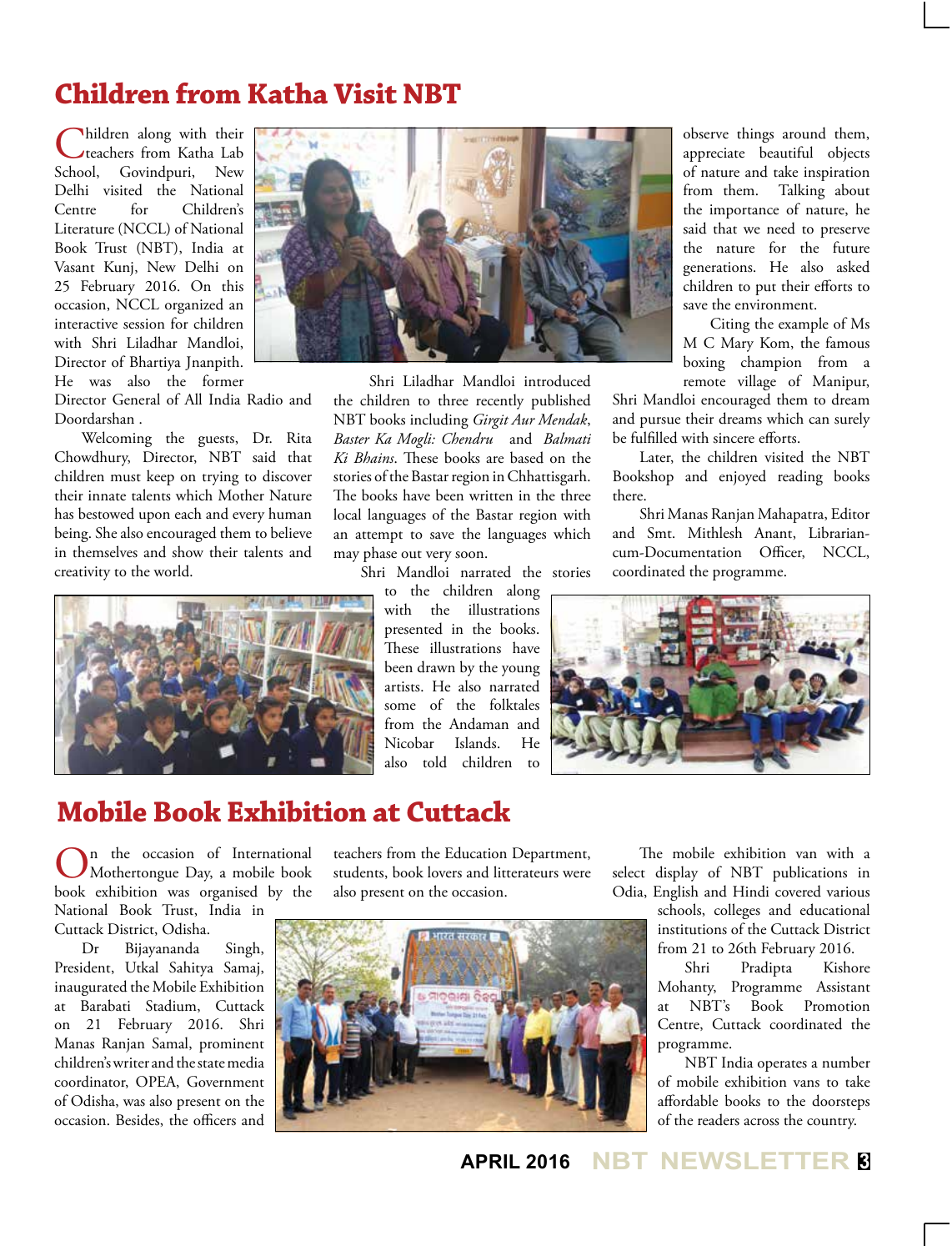#### **Book Release at Nellore**

To mark the International<br>Mothertongue Day<br>celebrations, three books for  $\blacksquare$  Mothertongue three books for children in Telugu, published under NBT's Nehru Bal Pustakalaya Series were released at Nellore, Andhra Pradesh on 21 February 2016.<br>Prof. V

V Veeraiah, Vicechancellor, Vikramasimhapuri University was the chief guest on the occasion. Addressing the gathering, Prof. Veeraiah said that

children should be encouraged to read books in order to develop their reading habits. He added that books also play an important role in developing creativity in children. Recalling his childhood memories, he said that he used to enjoy



reading books and magazines for children like *Chandamama*. He also urged NBT to organize book exhibitions and other bookrelated activities at schools, colleges and educational institutions for the benefit of the young readers.

The book release function was

followed by a discussion in which the speakers discussed about the various aspects of the children's literature and its role in developing the overall personality of the children. Noted children's writers including Shri Prerugu Ramakrishna, Ms Chandralatha, Dr Gangishetty Shivakumar and Dr Paturi Annapurna also spoke on the occasion.

The books released on the occasion were: *Granny's Day Out*,

translated by K Rani Prasad; *Jilani Bano Ki Teen Bal Kahaniyan*, translated by Vedagiri Rambabu and *Titli: The Music of Hope*, translated by Miriyala Lalitha.

Dr Pathipaka Mohan, Telugu Editor, NBT coordinated the programme.

#### **New Delhi World Book Fair**

January remained a hectic month for the National Book Trust, India as it organised the 24th edition of the New Delhi World Book Fair at Pragati Maidan, New Delhi from 9 to 17 January 2016. China, the Guest of Honour Country at the Fair, participated with its delegation of publishers, booksellers,

authors and scholars. A number of events took place at the Chinese Pavilion about which we covered in the *Fair Daily*, a bulletin published every day during the Fair. We are reproducing some of the write-ups published in the *Fair Daily* that gives a view of the happenings at the Chinese Pavilion.

# **Renaissance of Civilizations**

China was the guest of honour<br>country at the New Delhi World Book Fair 2016, and its delegation included more than 80 Chinese publishing houses and groups. In addition, China's well-known writers and poets participated in cultural exchange events.

The China Pavilion covering an area of 1,200 sqm, was a center of focus for all types of publishing professionals. It was also be used by Chinese publishers as a place to buy and sell rights.

More than 10,000 books were displayed at the China Pavilion reflecting the politics, economics, culture, and art of modern China. There was also a Chinese-Indian translation display, showcasing translations of the two countries' classic works of literature, education, and



philosophy, and a digital publishing zone, displaying the newest products for mobile clients, digital publishing software, digital publications, and e-readers.

The cultural exhibition featured four main exhibitions: the China-India Cultural Contacts Photo Exhibition showed select photographs reflecting the characteristics

of Sino-Indian cultural exchanges in every historical era based on the Encyclopedia of China-India Cultural Contacts; Publishing and Printing in Ancient China Exhibition threw a light on the historical development of printing in China, beginning with the origin of Chinese characters and the earliest invention of printing technology, and continuing through the late Qing dynasty; Chinese Tea Culture Exhibition introduced Chinese traditional tea

ceremony; the Original Illustrations for Children displayd 24 original illustrations painted by Chinese children.

More than 60 cultural and publishing exchange events themed on 'Renaissance of Civilizations, Understanding through Exchanges' were organised during the Fair, on Chinese literature, the Chinese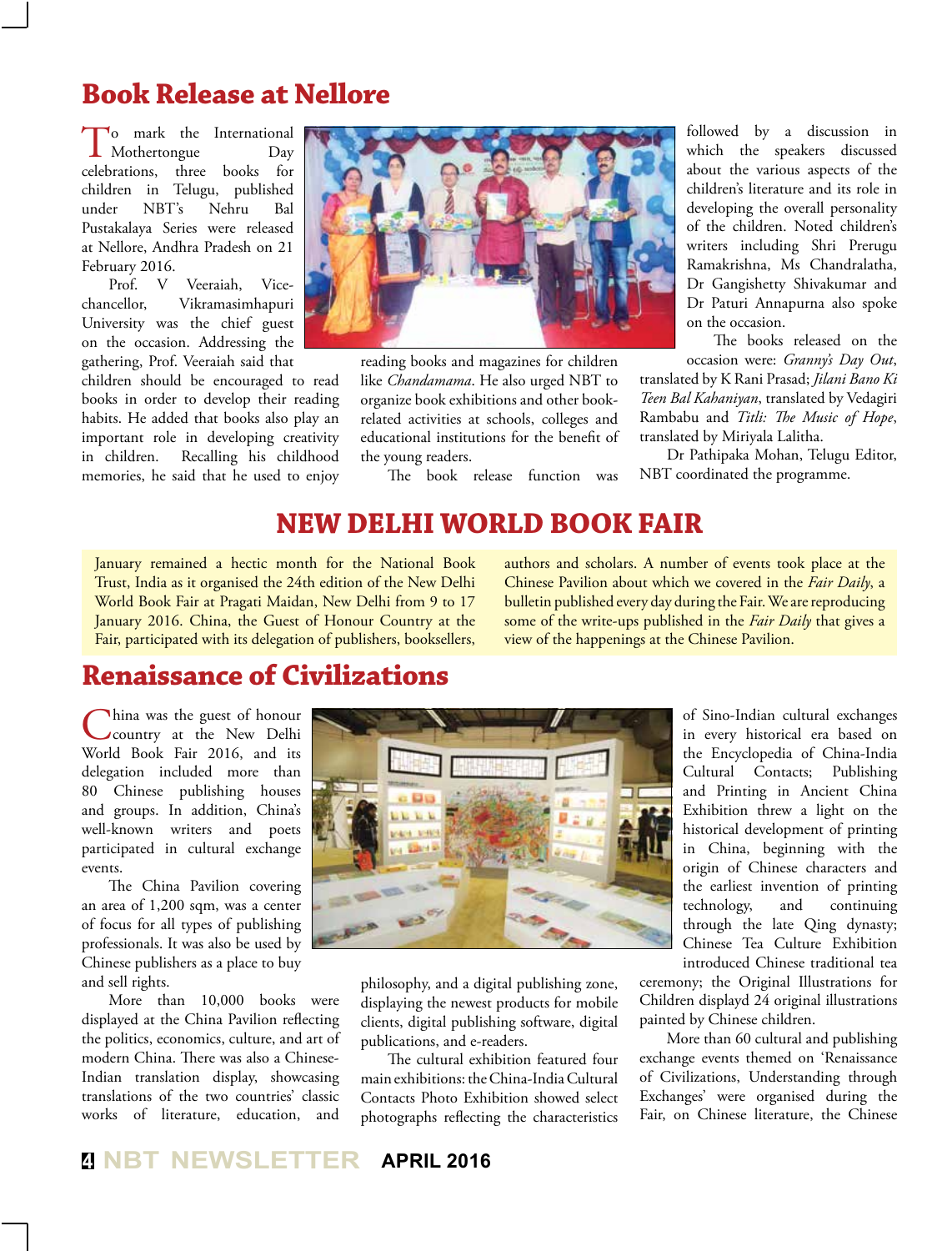publishing market, and Chinese books, to strengthen the mutual understanding between Chinese and Indian people, expand bilateral cultural trade, promote copyrights trading and show the uniqueness of Chinese culture.

Among the Chinese writers who participated include Liu Zhenyun and Mai Jia, and others include the Chinese poets Xi Chuan, Shu Ting, and Lan Lan, renowned children's authors Cao Wenxuan, illustrator Xiong Liang and

#### **Photo Exhibition**

China-India Cultural Contacts Photo Exhibition was one of the main attractions of the Guest of Honour country presentation in the NDWBF. Presenting a chronological and comprehensive account of people, objects and events in the history of India-China cultural exchanges, the exhibition, through 100 representative photographs explained the saga of cultural exchange between the two countries in five phases, viz., the initial stage (Before 1st

century), the development period (1st-6th century), the golden period (6th-10th century), the transition period (10th-17th century), the low ebb (17th century-1949) and the new era (1950-present day).

Around the 1st century, Buddhism travelled to the East and Chinese civilization gradually imbibed this. Buddhism reached its zenith in China during 6th-10th century. The very fact that the Chinese culture is a mixture

of Confucianism, Buddhism and Taoism reflects the profound influence of Shakya Muni or Gautama Buddha on China, said one of the panels in the exhibition. There were panels on how Emperor Ashoka began the spread of Buddhism across the seas, as well as the great contributions of king Harshavardhana towards creating a lasting impression in strengthening cultural ties between the two countries.

newer voices such as Xu Zechen. The writers participated in readings and discussions, sharing their views on literature with the Indian public.

Five high-level publishing forums and seminars were held during NDWBF including 'Chinese-Indian Publishing Development Summit Forum', 'China-India Digital Publishing Seminar', 'China-India Book Copyright Cooperation Seminar', 'China-India Literature and Translation Seminar' and 'China-India

Children's Books Publishing Seminar'. Representatives of the Chinese and Indian publishing industries shared their thoughts and experiences at these events, deepening the exchange between the two countries' publishing industries.

Between its rich exhibitions of books and culture, and its in-depth publishing forums and authors' events, China's guest of honour programme provided Indian audiences with a multifaceted firsthand understanding of contemporary China.



The bilateral cultural exchanges after the 10th century were focused on material things like Chinese silk, porcelain, tea, fishing nets etc. The exhibition also talked about Indian plants introduced in China like alfalfa, cotton, pepper, cucumber etc.

Not many people may know that there is an Indian connection in the Chinese Zen Buddhism and Shaolin Kung Fu. In fact, Boddhidharma, a monk from Southern

India, is worshipped as the first master of the Chinese Zen Buddhism. Thanks to the secret Kung Fu book *Yijin Jing* left by Boddhidharma, Shaolin Kung Fu gained worldwide fame. Thus, Zen and Shaolin Kung Fu are actual manifestations of Sino-Indian cultural exchange.

By the latter half of the 7th century AD, the visits of Chinese to India and those of Indians to China became more and more frequent, thereby ushering the golden period of

bilateral cultural ties.

Among the important personalities from India who found a prominent place in the exhibition include Kaviguru Rabindranath Tagore, whose collection of writings have been published in Chinese in 10 volumes; Swami Vivekananda and Mahatma Gandhi.

The people of India know about the kind of reverence the people of China

> reserve for a great Indian doctor Dwarkanath Shantaram Kotnis. Indian National Congress sent an Indian Medical Mission comprising five doctors including Dr Kotnis in 1938. They contributed to the Chinese People's War of Resistance against Japanese aggression by saving many lives of Chinese soldiers and training medical personnel in China. Through this exhibition one could know more about Dr Kotnis!

**APRIL 2016 NBT NEWSLETTER <sup>5</sup>**

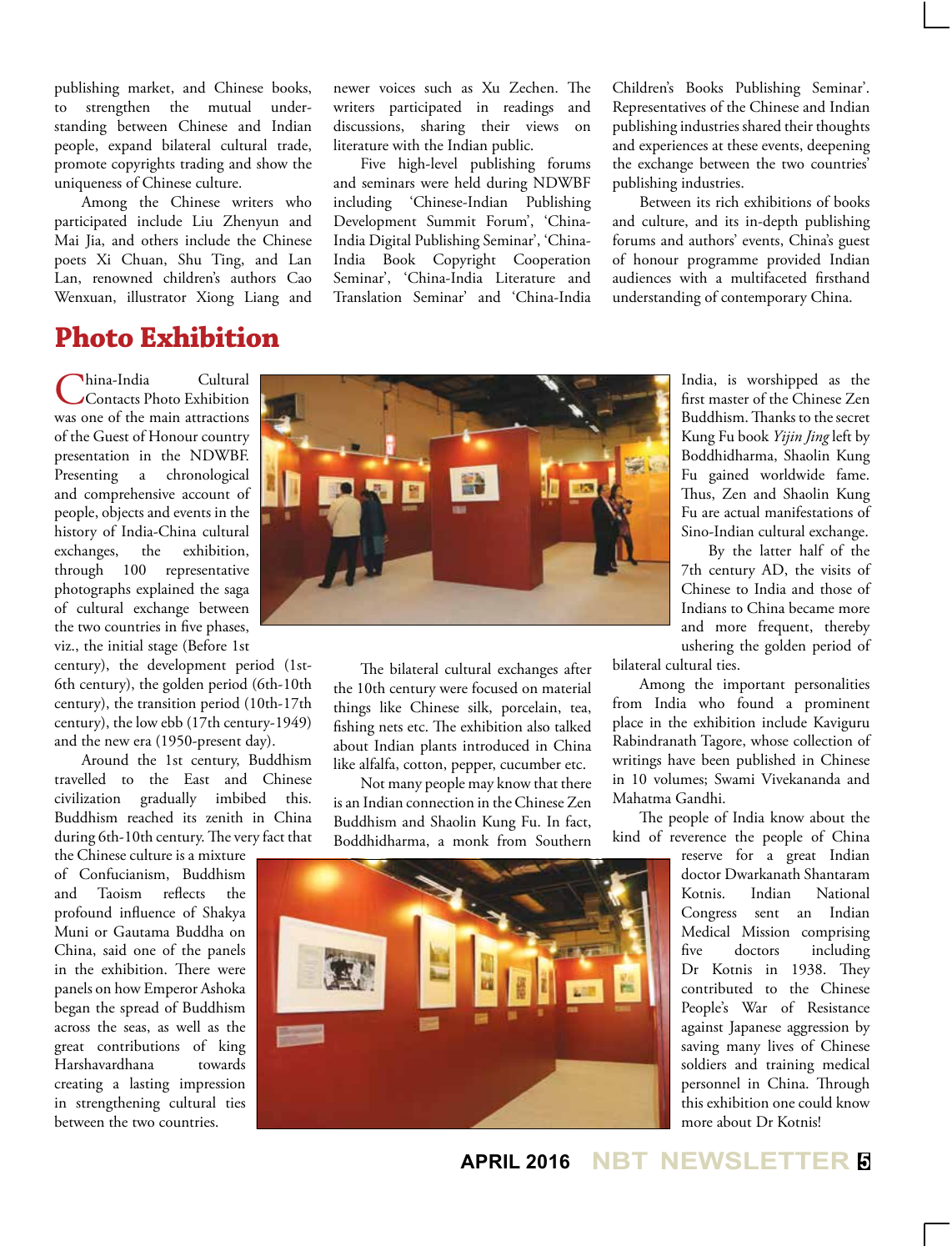While going through the section on the modern era of the cultural ties between the two countries, some interesting facts could be found. Mao Zedong, Zhou Enlai and Pandit Jawaharlal Nehru were instrumental in setting up diplomatic relationship between the New China and the Independent India in April 1950. Kavaalam Madhava Panikkar was the first Ambassador of India to China. Yuan Zhogxian was the first Ambassador of China to India. India was the first nonsocialist country to establish diplomatic relations with China and set up an embassy in China.

The exhibition acknowledged Pandit Jawaharlal Nehru's contribution in the establishment of diplomatic ties between

the two countries. One complete panel was dedicated to Nehru's Panchsheel or five principles of peaceful coexistence, viz. (1) Mutual respect for sovereignty and territorial integrity, (2) Mutual non-aggression, (3) Non-interference in each other's internal affairs, (4) Equality and mutual benefit, and (5) peaceful coexistence.

The exhibition fondly remembered Dr. Sarvepalli Radhakrishnan's famous speech entitled 'India and China' concerning Chinese thoughts on education, Confucianism, and Taoism, China-India relation, war and world security.

One could also found information about a host of eminent Chinese Indologists in the exhibition. The most

conspicuous among them is Ji Xianlin, the recipient of Sahitya Akademi Honorary Fellowship and the first recipient of Padma Bhushan, India's third highest civilian award. Other eminent Chinese Indologists included Jim Kemu, Xu Fancheng, Huang Xinchuan, Liu Anwu and Jin Dinhan.

Chinese experts and exponents of Indian dance and Indian music were two other important elements of the exhibition. Finally, the tale of cultural ties between the two countries does not end in intellectual discourses alone. The exhibition had more mundane elements like the popularity of Chinese mobile phones in India and Yoga in China. Above all, those who visited this photo exhibition had a feel of Chinese aesthetics too!

#### **Dwarkanath Kotnis in China**

This year marked the 70th anniversary of the victory of the Anti-Fascist War and the War of Resistance against Japan. To enhance mutual understanding and friendship between India and China, India General Book Depot and Hebei Publishing & Media Group, China, decided to co-publish the book *Dwarkanath Kotnis in China*. It is an illustrated book in multi-language

editions in Chinese, English and Hindi. It displays the heroic deeds of Dr. Kotnis and India and China Medical team in a comprehensive manner. A conference on the collaborative book was organised at the China Pavilion.

Mr. Sun Shoushan, Hon'ble Vice-Minister of SAPPRFT, China; Mr. Zhang Zhihong, Cultural Counsellor, Embassy of China; Mr. Du Jin Qing, Chairman of Hebei Publishing & Media Group; Mr. Zhang Chenguang, Vice President of Hebei Publishing & Media Group; Mr. Kaushal Goyal and many Chinese and Indian delegates as well as scholars were present at the event.

The speakers threw light on the life of Dr. Dwarkanath Kotnis (1910-1942), who was one of five Indian physicians dispatched to China to provide medical



assistance during the Second Sino-Japanese War in 1938. Besides being



known for his dedication and perseverance, he has also been regarded as an example for Sino-Indian friendship. He gave up his life for the Chinese people. His selfless spirits of Internationalism has become a bridge of friendship between the people of India and China. He is respected in India and China alike.

It may be mentioned that a statue of Kotnis has been installed in China and

both China and India have honoured him with special stamps. The Martyr's Memorial park in Shijiazhuang city of the Northern Chinese province of Hebei, where Kotnis' statue is located, is a famous attraction point. A small museum there has a handbook of vocabulary that Kotnis wrote on his passage from India to China; some of the instruments that the surgeons used in their medical fight for life, and various photos of the doctors, some with the Communist Party of China's most influential figures, including Mao.

The story of his life was the subject of a Hindi film *Dr. Kotnis Ki Amar Kahani*, scripted by Khwaja Ahmad Abbas, and directed by V. Shantaram. His life was also the subject of a 1982 Chinese film *Kē Dì Huá Dài Fū* (Dr. D.S. Kotnis), with a screenplay by Huang Zongjiang.

#### **<sup>6</sup> NBT NEWSLETTER APRIL 2016**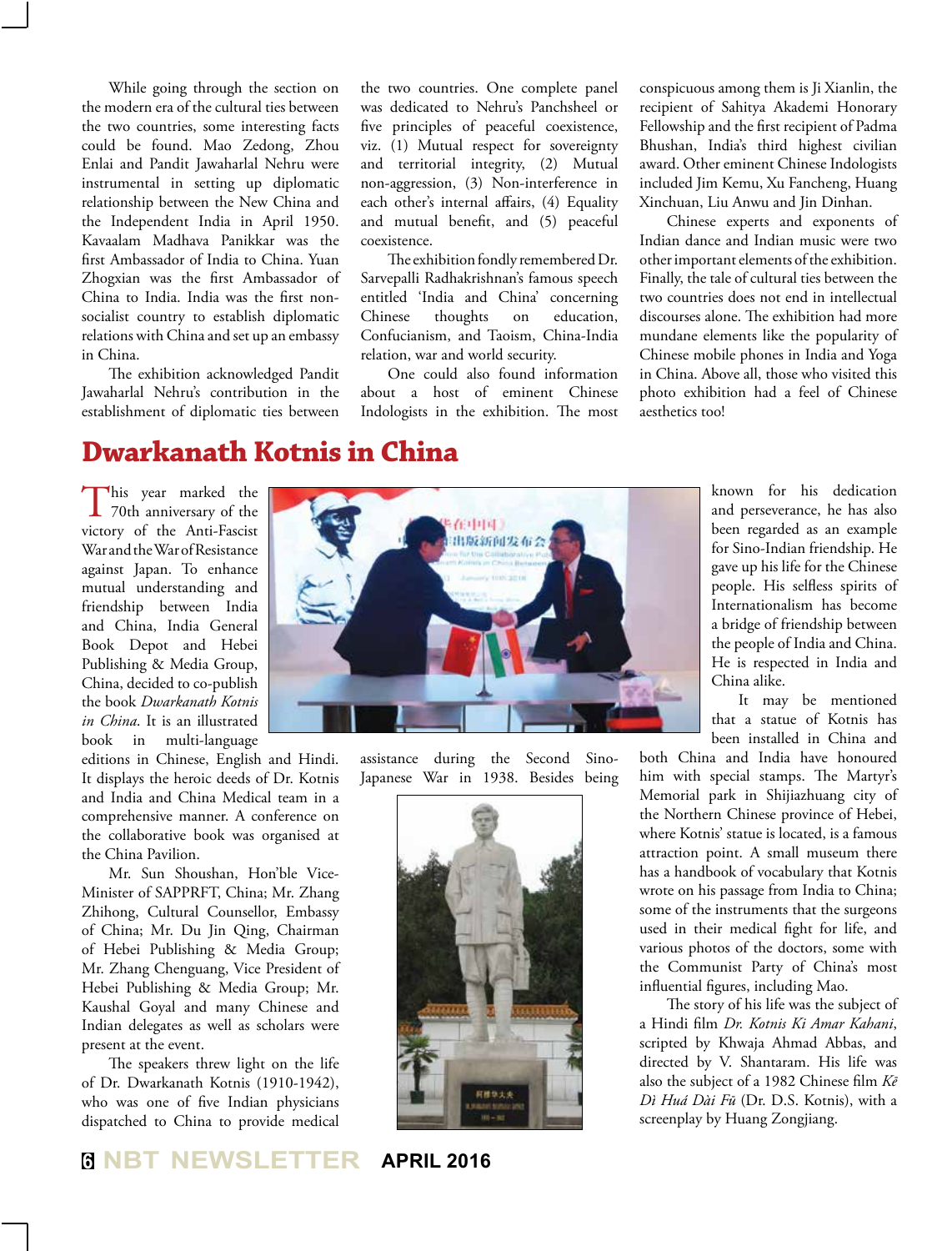# **China-India Book Copyright Cooperation Seminar**

A seminar on 'China-India Book Copyright Cooperation' was organized by the Guest of Honour Country in collaboration with National Book Trust, India. Ms. Lin Liying, Vice President of CNPIEC, chaired the programme and she informed that 81 publishers from China participated in this Fair.

Mr. Ding Yixies, Deputy Director General of General Department, SAPPRFT, informed the audience

about the different activities of copyright rules and formats of translation taking place between the publishers of India and China. He also noted that book fairs are the best medium to meet several publishers.

Mr. Peng Donglin, Managing Director of World Languages Publishing, FLTRP talked about the translation of Indian literature into Chinese language,



and stressed upon the study of local languages so as to grasp the culture of India and to promote Indology studies in China. He said that there should be more flexible co-operation model for translation and publishing of books in both the countries.

Mr. Ma Xiaofeng, President of the Sichuan Fine Arts Publishing House also spoke about the importance of translated

books to enhance knowledge of each other's culture. He mentioned that they are acquainted with the Chinese translations of Mahabharata, Ramayana and the Vedas. He said that there is an increase in the number of Chinese scholars studying Indian culture. Mr. Xiaofeng also said that publishing is a "new silk route" to build relations between China and India.

Mr. Ramesh Mittal, Director of DK Agencies and Mr. Ashok Gupta, President, Federation of Indian Publishers, talked about the different problems that both countries face in terms of translation and publication. Mr. Mittal mentioned that the number of imported books to India is lesser than the number of books exported from India. He hoped that seminar such as this will ponder on these issues to resolve them in future.

# **Sanjiangyuan Water Towers of Asia**

The Book Launch of the English version of *Sanjiangyuan Water Towers of Asia* was held at the China Pavilion. Ms. Cindy Wang, Beijing Welkin Star Culture Media Co. Ltd. introduced the dignitaries Mr. Zhang Yufeng, author and photographer of the book; Mr. Li Yachuan, Editor of Quindao Publishing Group and Mr. Kaushal Goyal from the General Book Depot (GDB), India.

Mr. Li Yachuan informed the audience about the 2008

agreement with GDB, under which Mandarin language books were translated into Indian languages. He felt immense pleasure in translating this particular text because it captures the aesthetic essence of China in terms of spiritual and material world.

Sanjiangyuan reserve is a huge water source for China, and water from the plateau also flows into several other Asian countries. Bangqiong Monastery sits on the edge of the Tibetan plateau. For thousands of years, the water has given life to the monks and local herdsmen.

Bangqiong Monastery is about 4,000 meters above sea



Mr. Kaushal Goyal stated that GDB has already reprinted 20 Chinese Language books in 2008 under the agreement with Sinolingua, FLP, FLTRP and PEP. He added that they have signed copyright agreement with more Chinese publishers at Beijing International Book Fair in

2015. He congratulated the author and the Editor of the book for such an amazing work which gives an insight into the culture of China.

Mr. Zhang Yufeng enthralled the audience with his powerful speech. Giving a brief about the book, he stated that it talks about the geographical, economical and cultural importance of Sanjiangyuan. He added that Sanjiangyaun is preserved by time and space with its religious and spiritual essence. It took

him decades to capture the breathtaking photographs showcased in the book.

The event concluded with the signing of the contract between Mr. Cai Xiaolin, General Manager, Quindao Publishing House and Mr. Kaushal Goyal, GDB.

level. To the 200 monks there, preserving the water source and its surrounding ecosystem is as important as their religion.

China established the Sanjiangyuan Nature Reserve in 2000, hoping to repair the fragile ecosystem. Local Tibetans regard preserving the water source there as preserving their own life and living.